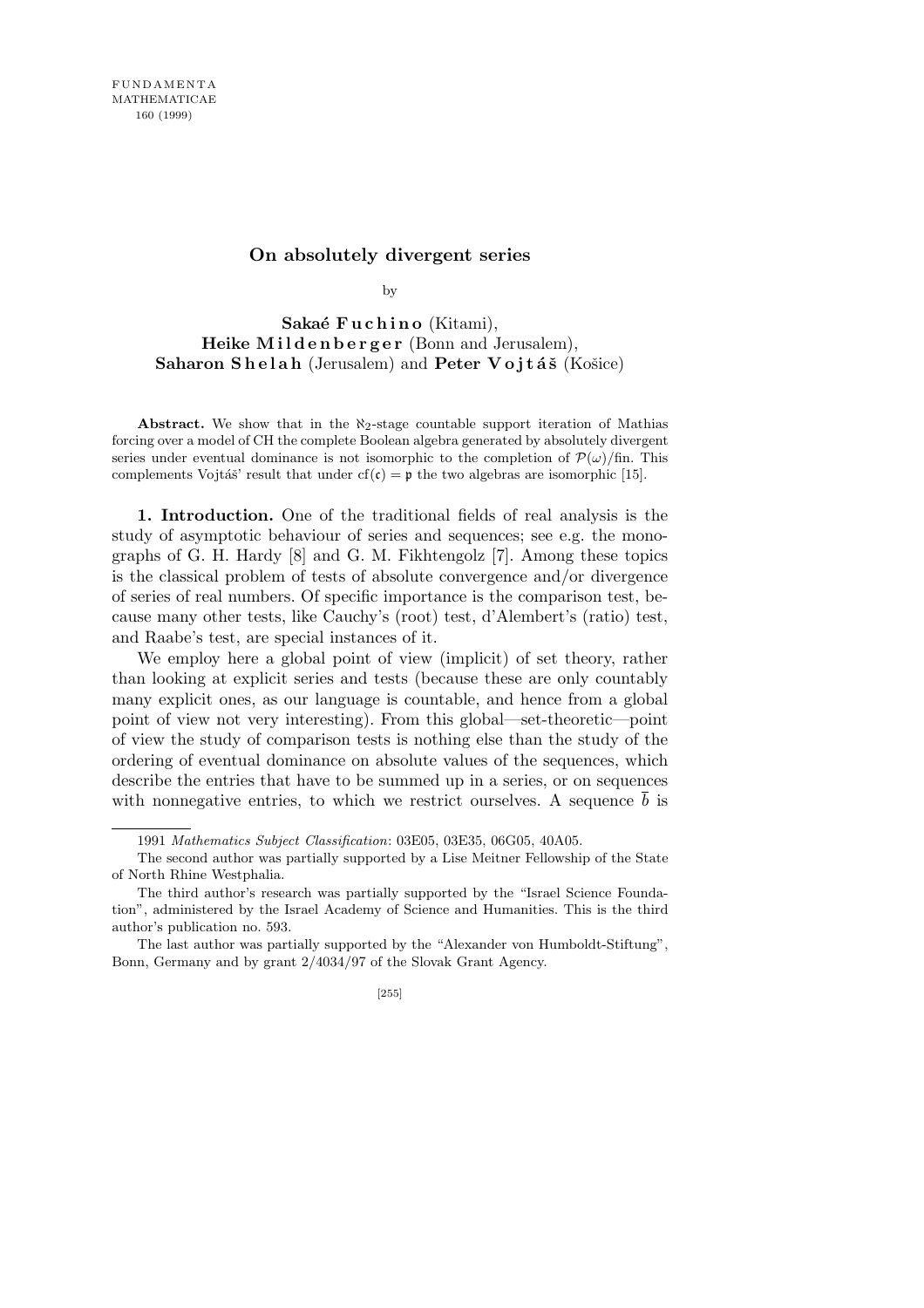*eventually smaller* than a sequence  $\overline{a}$ , denoted as  $\overline{b} \leq^* \overline{a}$ , if  $b_n \leq a_n$  for all but finitely many *n*.

Note that the stronger information in the sense of convergence is carried by the eventually greater sequences, in contrast to divergence where it is carried by the smaller ones. Hence we are interested in  $\leq^*$  on  $\ell^1$  upwards, whereas on the set  $c_0 \setminus \ell^1$  of divergent series the relation  $\leq^*$  is interesting downwards.

There is a substantial difference between  $(\ell^1, \geq^*)$  and  $(c_0 \setminus \ell^1, \leq^*)$ , namely the first is directed and the second is not. For a directed ordering, questions about unbounded and dominating families are interesting. T. Bartoszyński [3] has shown that the minimum size  $\mathfrak{b}(\ell^1, \geq^*)$  of an unbounded family of absolutely convergent series is equal to  $add(\mathcal{N})$ , the additivity of the ideal of sets of Lebesgue measure zero. Dually, the minimal size  $\mathfrak{d}(\ell^1, \geq^*)$  of a dominating family is  $\text{cof}(\mathcal{N})$ , the minimal size of a base of the ideal of sets of measure zero. This result says that in order to decide the absolute convergence of all series we need  $\text{cof}(\mathcal{N})$  many series as parameters in the comparison test. This number is known to be consistently smaller than the size of the continuum  $2^{\aleph_0} = \mathfrak{c}$ .

On the opposite side, with divergence we need always continuum many divergent series as parameters for a comparison test in order to decide the divergence of all series. That is because there are continuum many incompatible divergent series below each divergent series. This observation together with the *σ*-closedness of  $(c_0 \setminus \ell^1, \leq^*)$  raises the question what  $(c_0 \setminus \ell^1, \leq^*)$ looks like from the Boolean-theoretic point of view. In [15] P. Vojtáš has proved that the complete Boolean algebra generated by  $(c_0 \setminus \ell^1, \leq^*)$  is isomorphic to the completion of the algebra  $\mathcal{P}(\omega)/\text{fin}$  of subsets of natural numbers equipped with eventual inclusion, assuming  $\mathfrak{p} = cf(c)$  (e.g. under CH or MA). Moreover, T. Bartoszyński and M. Scheepers [4] have shown that the t-numbers of both orderings are the same without additional hypotheses. This leads to the formulation of the problem whether these two algebras are always isomorphic, in all models of axiomatic set theory.

There is yet another striking phenomenon: F. Hausdorff showed (in [9]) that there is in ZFC an  $(\omega_1, \omega_1^*)$  gap in  $(c_0, \leq^*)$  such that the lower part of the gap consists of convergent series and the upper part consists of divergent series. This is especially interesting when both  $\text{add}(\mathcal{N})$  and t are greater than  $\omega_1$ . In this case we cannot approach the "border between convergence and divergence" from either single side in  $\omega_1$  steps, but we can do it in  $\omega_1$  steps if we do it simultaneously from both sides by a Hausdorff gap.

To finish this introductory motivation, let us state that we can consider the classical study of asymptotic behaviour in real analysis as a sort of study of forcing notions, because a better estimate and/or a stronger result really corresponds to a stronger forcing condition (in the case of non-directed or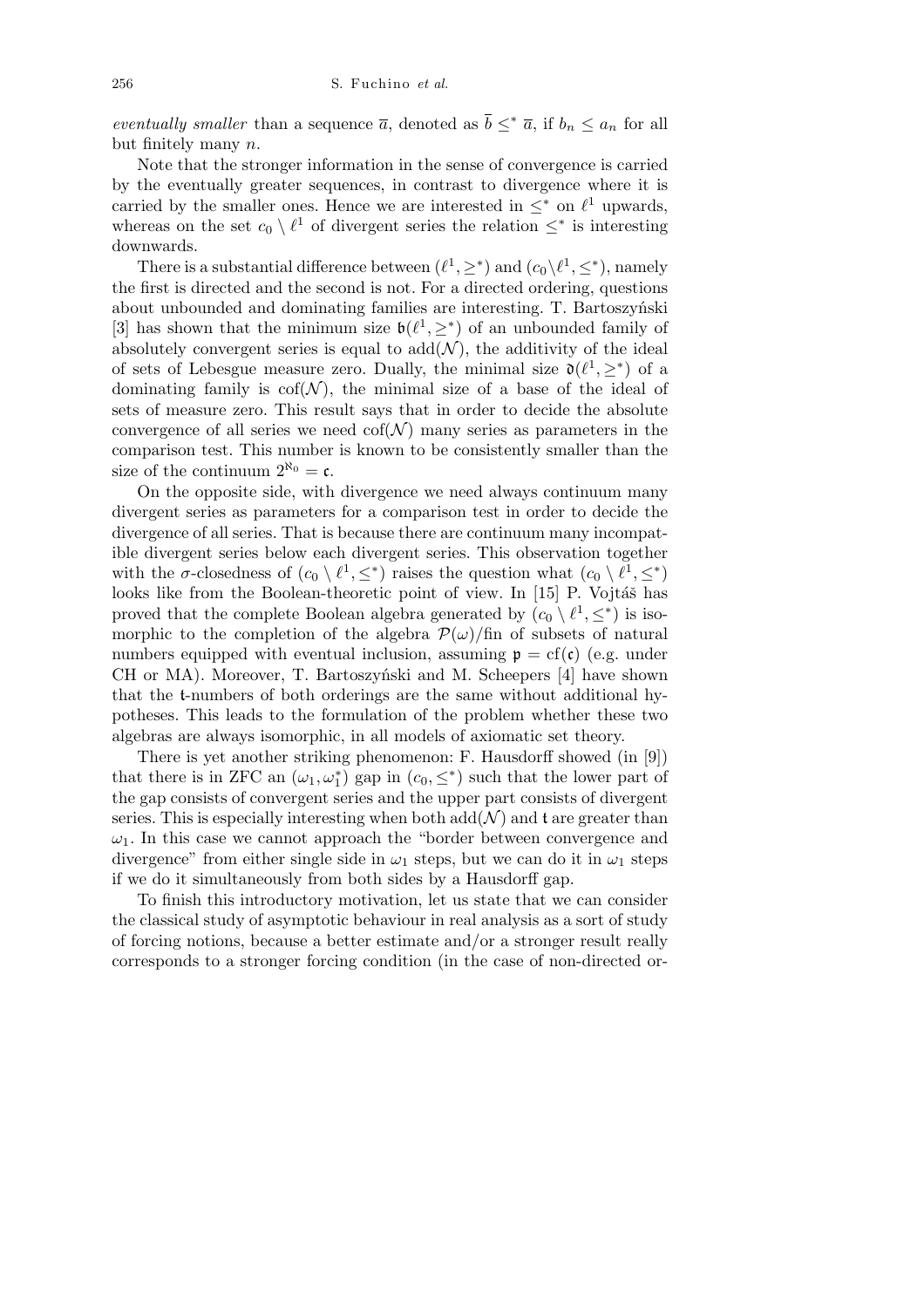derings). Although it is historically a part of real analysis, it has gained new interest, because of numerous applications in complexity theory in computer science.

We consider the following complete Boolean algebras:

**1.** The algebra of regular open sets in the partial order  $(\mathcal{P}(\omega)/\text{fin})$  $\{0\}$ ,  $\subseteq$ <sup>\*</sup>) called RO( $\mathcal{P}(\omega)$ /fin $\setminus$ {0},  $\subseteq$ <sup>\*</sup>), where fin is the ideal of finite subsets of  $\omega$  and  $\mathcal{P}(\omega)$ /fin is the set of all equivalence classes  $a/\text{fin} = \{b \in \mathcal{P}(\omega) \mid \omega \in \mathcal{P}(\omega) \}$  $b \triangle a$  is finite}. ( $a \triangle b = (a \setminus b) \cup (b \setminus a)$  is the symmetric difference of *a* and *b*.)

We have  $a/\text{fin } \subseteq^* b/\text{fin } \text{ iff } a \subseteq^* b$ , i.e. iff  $a \setminus b$  is finite. The element 0 is the class  $\theta$ /fin = fin.

The partial order  $P = (\mathcal{P}(\omega)/\text{fin} \setminus \{0\}, \subseteq^*)$  is *separative*, i.e.

$$
\forall p, q \in P \ (p \nleq q \rightarrow \exists r \in P \ (r \leq p \land r \perp q)),
$$

(where  $r \perp q$  iff  $\neg \exists s \ (s \leq r \land s \leq q)$ ) or, in topological terms, for  $p \neq q \in P$ we have

$$
int(cl(\lbrace p' | p' \le p \rbrace)) \neq int(cl(\lbrace q' | q' \le q \rbrace)),
$$

where the interiors and closures are taken in the so-called cut topology on  $(P, \leq)$ , which is generated by the basic open sets  $\{ \{p' \mid p' \leq p\} \mid p \in P \}.$ Hence the map  $p \mapsto \text{int}(\text{cl}(\{p' \mid p' \leq p\}))$  is an embedding into the algebra of regular open subsets of *P*, called RO(*P*).

In general, for a partial order  $(P, \leq), A \subseteq P$  is called *regular open* iff

$$
int(cl(A)) = A.
$$

As shown in [10, page 152], for any separative  $(P, \leq)$  there is a unique complete Boolean algebra RO(*P*) into which—leaving out the Boolean algebra's zero element, of course—it can be densely embedded.

**2.** *The algebra*  $RO((c_0 \setminus \ell^1, \leq^*)/\approx)$  *of regular open sets*, where  $c_0 \setminus \ell^1 =$ 2. The algebra  $\text{RO}((c_0 \setminus \ell^2, \leq)/\approx)$  of regular open sets, where  $c_0 \setminus \ell^2 =$ <br> $\{\bar{c} = \langle c_n \mid n \in \omega \rangle \mid c_n \in \mathbb{R}_+ \wedge \lim c_n = 0 \wedge \sum c_n = \infty\}$  and  $\bar{d} \leq^* \bar{c}$  iff  $d_n \leq c_n$ for all but finitely many *n*. This partial order  $(c_0 \setminus \ell^1, \leq^*)$  is not separative (see [16]). Hence we take the separative quotient (see [10, page 154]): We set  $\overline{d} \approx \overline{c}$  iff  $\forall \overline{e}$  ( $\overline{e} \perp \overline{d} \leftrightarrow \overline{e} \perp \overline{c}$ ). Then

$$
(\overline{d}/\approx) (\leq/\approx) (\overline{c}/\approx) \text{ iff } \forall \overline{e} \leq^* \overline{d} (\overline{e} \not\perp \overline{c}).
$$

We write  $(c_0 \setminus \ell^1, \leq^*)/\approx$  for  $(c_0 \setminus \ell^1/\approx, \leq^*/\approx)$ , the separative quotient, which is densely embedded into  $RO((c_0 \setminus \ell^1, \leq^*)/\approx)$ , the second object of our investigation.

The purpose of this paper is to prove the following

Main Theorem. *In any extension obtained by the ℵ*2*-stage countable support iteration of Mathias forcing over a model of* CH, *the complete*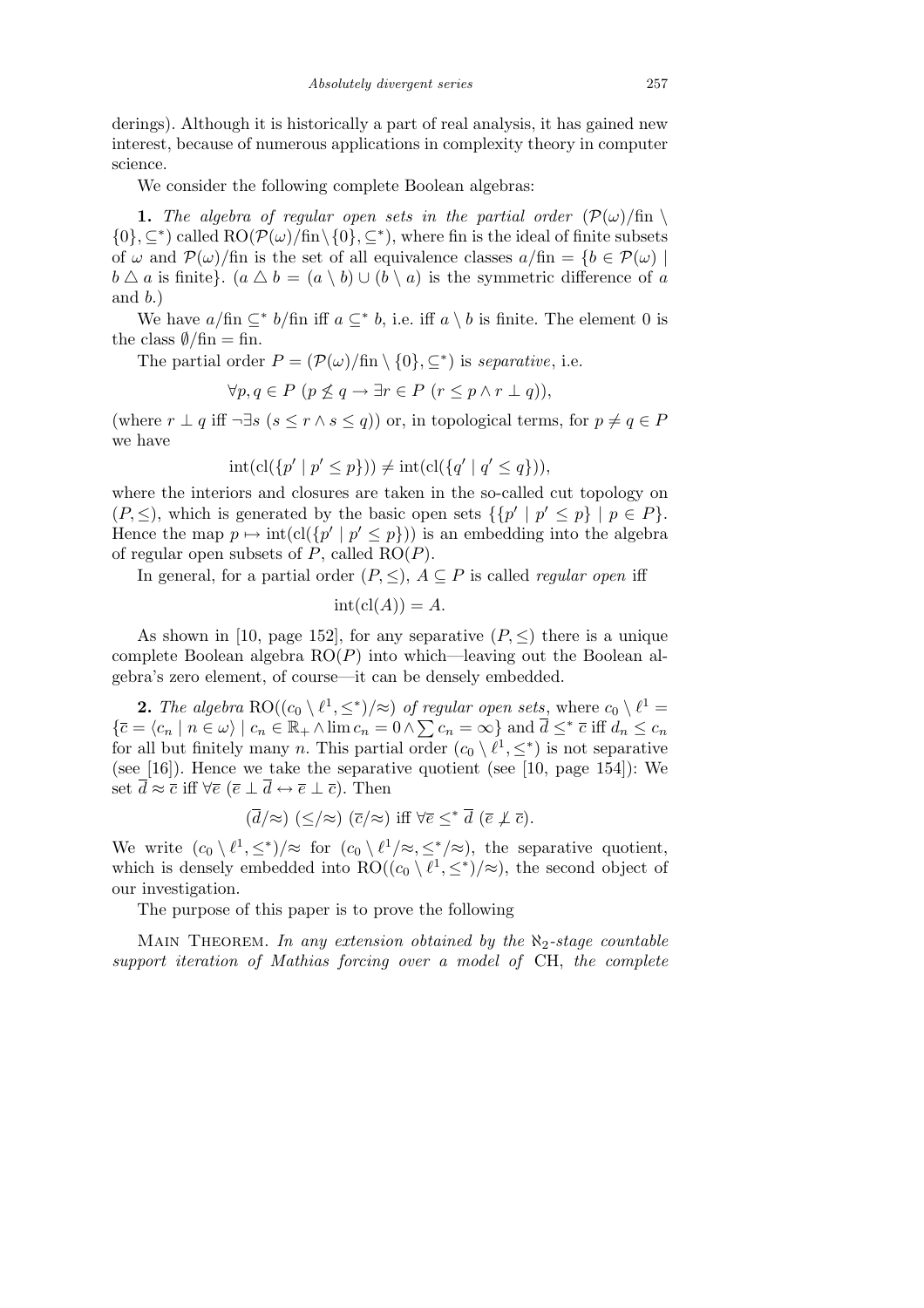*Boolean algebra generated by the separative quotient of absolutely divergent series under eventual dominance is not isomorphic to the completion*  $of$   $\mathcal{P}(\omega)/\text{fin}$ .

NOTATION AND PRECAUTION. We shall be using some partial orders as notions of forcing as well. Then the stronger condition is the *smaller* condition. Thus  $\leq$  in forcing will often coincide with  $\subseteq^*$  or  $\leq^*$ . For functions  $f, g: \omega \to \mathbb{R}$  we say  $f \leq^* g$  iff for all but finitely many  $n, f(n) \leq g(n)$ . For subsets  $A, B \subseteq \omega$  we write  $A \subseteq^* B$  iff  $A \setminus B$  is finite. The quantifier  $\forall^\infty$ means "for all but finitely many", and *∃<sup>∞</sup>* means "there are infinitely many". Names for elements in forcing extensions are written with tildes under the object, like *x*, and names for elements of the ground model are written with checks above the objects, like  $\check{x}$ .

Our notation follows Jech [10] and Kunen [12]. Recall that a subset *A* of a partial order  $(P, \leq_P)$  is called *open* iff together with any of its elements it also contains all stronger conditions (i.e.  $\leq_P$  than the given element).

If the ordering is clear, we often write *P* instead of  $(P, \leq_P)$  and  $\leq$  instead of  $\leq_P$ .

**2.** h**-numbers.** The means to distinguish two algebras are the h-numbers. This section collects the facts we need about this cardinal characteristic. Note that by a result of Bartoszyński and Scheepers [4] our two partial orders have the same t-numbers. For information on t and other cardinal characteristics we refer the reader to [6].

DEFINITION 2.1. (a) A complete Boolean algebra *B* is called  $\kappa$ -*distributive* iff for every sequence  $\langle I_\alpha \mid \alpha \in \kappa \rangle$  of sets and every set  $\{u_{\alpha,i} \mid i \in I_\alpha,$  $\alpha \in \kappa$  *a* of members of *B* we have

$$
\prod_{\alpha \in \kappa} \sum_{i \in I_{\alpha}} u_{\alpha,i} = \sum_{f \in \prod_{\alpha \in \kappa} I_{\alpha}} \prod_{\alpha \in \kappa} u_{\alpha,f(\alpha)}.
$$

(b) For a partial order  $(P, \leq)$ ,  $h(P, \leq)$  is the minimal cardinal  $\kappa$  such that  $RO((P, \leq)/\approx)$  is not *κ*-distributive. If there is no such  $\kappa$ , let  $\mathfrak{h}(P, \leq)$  be undefined.

(c)  $\mathfrak{h} = \mathfrak{h}(\mathcal{P}(\omega)/\text{fin} \setminus \{0\}, \subseteq^*)$  is the well known  $\mathfrak{h}$ -number which was introduced by Balcar, Pelant and Simon in [2]. In fact, it could also be written  $\mathfrak{h} = \mathfrak{h}(\mathcal{P}(\omega) \setminus \text{fin}, \subseteq)$ , since the separative quotient of  $(\mathcal{P}(\omega) \setminus \text{fin}, \subseteq)$ is  $(\mathcal{P}(\omega)/\text{fin}\setminus\{0\}, \subseteq^*)$ .

The separative quotient of a separative order is (isomorphic to) the order itself, and the set of regular open sets of a complete Boolean algebra (minus its zero) is (isomorphic to) the algebra itself. Hence

(2.1) 
$$
\mathfrak{h}(P) = \mathfrak{h}(P/\approx) = \mathfrak{h}(\text{RO}(P/\approx)).
$$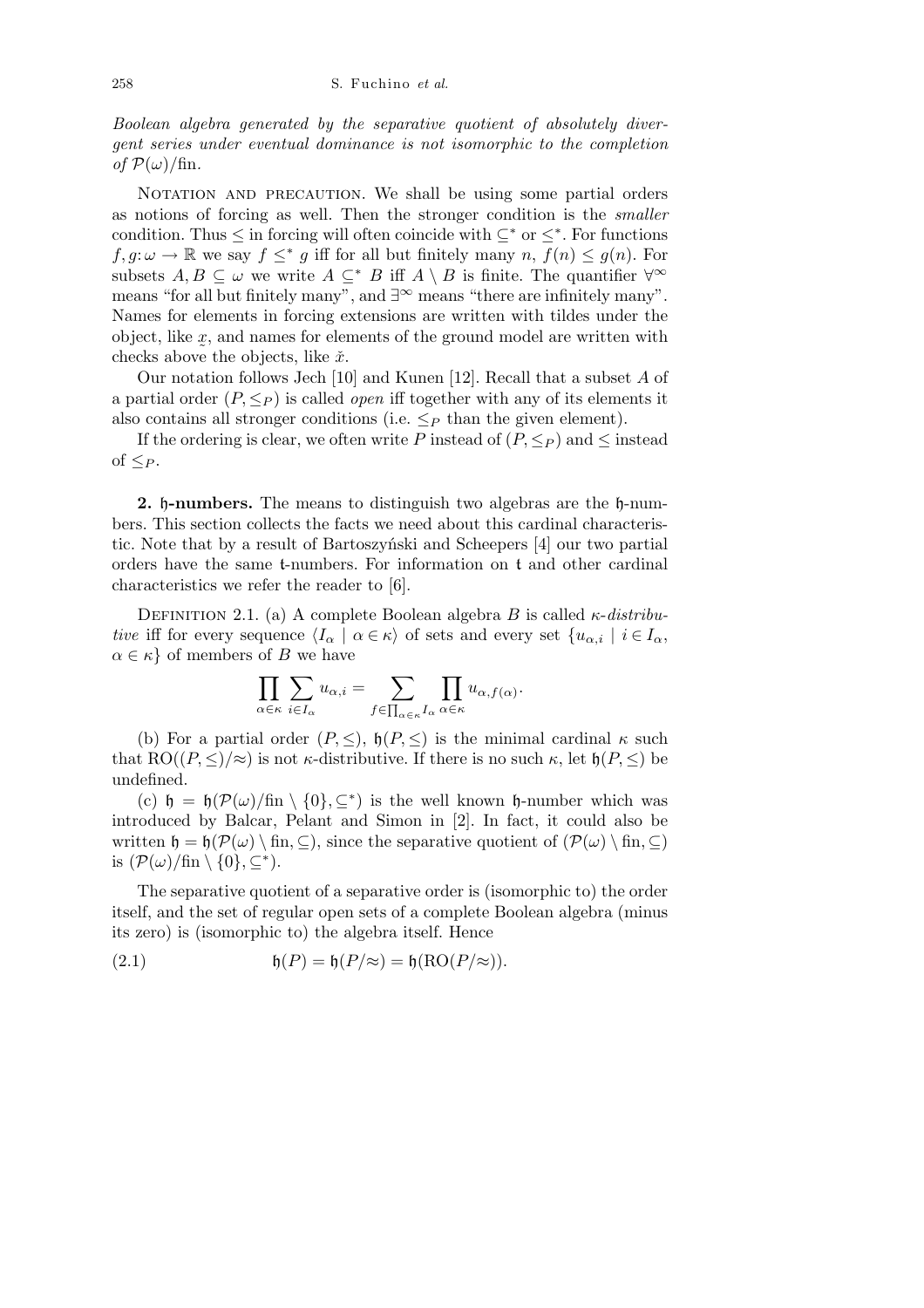The following fact allows us to work with various equivalent definitions of  $\mathfrak{h}(P, \leq)$ .

FACT 2.2. For any partial order  $(P, \leq)$  and cardinal  $\kappa$  the following are *equivalent*:

(1) RO $((P, \leq)/\approx)$  *is κ*-distributive.

(2) *The intersection of*  $\kappa$  *open dense subsets of*  $(P, \leq)$  *that are closed under*  $\approx$  *is dense in*  $(P, \leq)$ *.* 

(2<sup>'</sup>) *The intersection of*  $\kappa$  *open dense subsets of*  $(P, \leq)/\approx$  *is dense in*  $(P, \leq)/\approx$ *.* 

(3) *Every family of κ maximal antichains in P has a refinement.*

(3<sup>*'*</sup>) *Every family of*  $\kappa$  *maximal antichains in*  $P/\approx$  *has a refinement.* 

(4) *Forcing with*  $(P, \leq)/\approx$  *does not add a new function from*  $\kappa$  *to ordinals.* 

(5) *In the following game*  $G(P, \kappa)$  *the player* INC *does not have a winning strategy. The game*  $G(P, \kappa)$  *is played in*  $\kappa$  *rounds*, *and the two players* INC *and* COM *choose*  $p_{\alpha}^{\text{INC}}, p_{\alpha}^{\text{COM}}$  *in the*  $\alpha$ *th round such that for all*  $\alpha < \beta < \kappa$ ,

$$
p_{\alpha}^{\text{INC}} \ge p_{\alpha}^{\text{COM}} \ge p_{\beta}^{\text{INC}} \ge p_{\beta}^{\text{COM}}.
$$

*In the end*, *player* INC *wins iff the sequence of moves does not have a lower bound in P or if at some round he/she has no legal move. Of course*, INC *stands for "incomplete" and* COM *stands for "complete".*

P r o o f. The equivalence of  $(1)$  to  $(4)$  is well known (even for not necessarily separative partial orders!). We show that (a)  $\neg$ (2) implies  $\neg$ (5), and (b)  $\neg(5)$  implies  $\neg(3)$ . This is also proved, for a different game, where COM begins, and for a special Boolean algebra in [14]. For  $G(P, \omega)$ , the equivalence of  $(2)$  and  $(5)$  is also proved in [11].

(a) Suppose that we are given open dense sets  $\langle D_\alpha | \alpha \in \kappa \rangle$  that are closed under  $\approx$  and such that  $A = \bigcap \{D_{\alpha} \mid \alpha \in \kappa\}$  is not dense. Define a winning strategy for INC in  $G(P, \kappa)$  as follows: For  $\alpha \geq 0$ , INC plays  $p_{\alpha}^{\text{INC}} \in D_{\alpha}$  such that  $p_{\alpha}^{\text{INC}} \leq p_{\beta}^{\text{COM}}$  for all  $\beta < \alpha$  and such that *A* contains no element  $\leq p_{\alpha}^{\text{INC}}$ . The first move is possible because *A* is not dense. This is clearly a winning strategy for INC.

(b) Let  $\sigma$  be a winning strategy for INC in the game  $G(P, \kappa)$ . We define maximal antichains  $\langle A_\alpha | \alpha \in \gamma \leq \kappa \rangle$  in *P* such that if  $\alpha < \beta < \gamma$  then  $A_\beta$ is a refinement of  $A_{\alpha}$  and if  $p_{\beta} \in A_{\beta}$  and  $p_{\alpha} \in A_{\alpha}$  is the unique member of  $A_{\alpha}$  such that  $p_{\alpha} \geq p_{\beta}$  then  $\langle p_{\alpha} | \alpha \in \beta \rangle$  are responses by  $\sigma$  in an initial segment of a play, i.e.,

$$
\forall \alpha \le \beta \text{ (for some } \langle p_{\gamma}^{\text{COM}} | \gamma \in \alpha \rangle, \ p_{\alpha} = p_{\alpha}^{\text{INC}} = \sigma(\langle p_{\gamma}^{\text{INC}}, p_{\gamma}^{\text{COM}} | \gamma < \alpha \rangle)).
$$

Suppose first that  $\langle A_\alpha | \alpha \in \delta \rangle$  has been constructed. If the sequence does not have a refinement, then  $\neg(3)$  is proved. Otherwise suppose that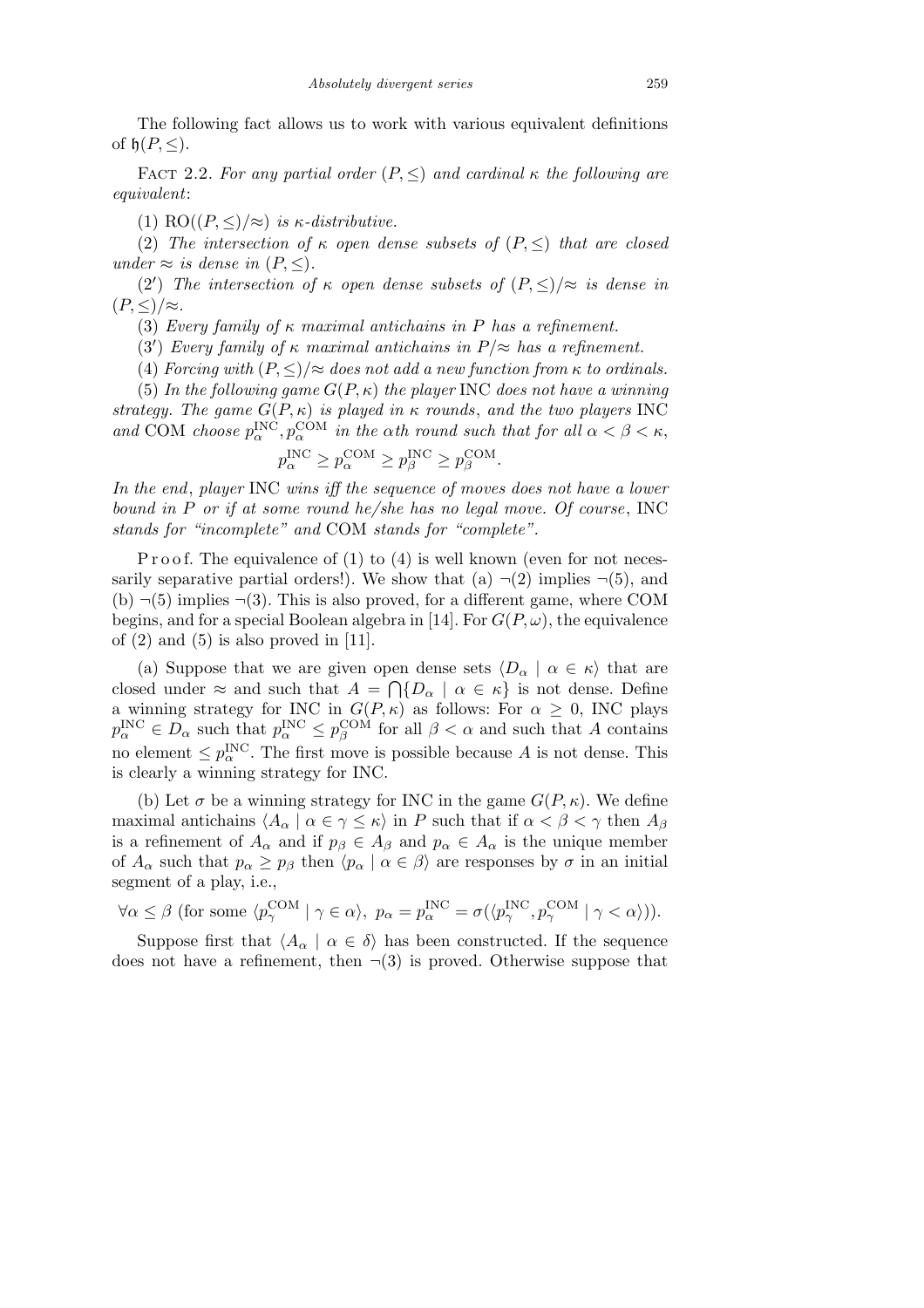there is some refinement  $B$  (which is of course an antichain). Suppose that  $\delta = \delta' + 1$ . Then set

$$
A'_{\delta} = \{ \sigma(\langle p_{\alpha}^{\text{INC}}, p_{\alpha}^{\text{COM}} \mid \alpha \le \delta' \rangle) \mid \langle p_{\alpha}^{\text{INC}} \mid \alpha \le \delta' \rangle \text{ is decreasing through} \text{all the } A_{\alpha}, \text{ and } p_{\delta'}^{\text{COM}} \in B, \text{ and for } \alpha < \delta', \newline p_{\alpha}^{\text{COM}} \text{ is such that } p_{\alpha}^{\text{INC}} \ge p_{\alpha}^{\text{COM}} \ge p_{\alpha+1}^{\text{INC}} \},
$$

and take  $A_{\delta} \supseteq A'_{\delta}$  such that  $A_{\delta}$  is a maximal antichain If  $\delta$  is a limit, then

$$
A'_{\delta} = \{ \sigma(\langle p_{\alpha}^{\text{INC}}, p_{\alpha}^{\text{COM}} \mid \alpha < \delta \rangle) \mid \langle p_{\alpha}^{\text{INC}} \mid \alpha \leq \delta \rangle \text{ is decreasing through}
$$
  
all the  $A_{\alpha}$ , and for  $\alpha < \delta$ ,  $p_{\alpha}^{\text{COM}}$  is  
such that  $p_{\alpha}^{\text{INC}} \geq p_{\alpha}^{\text{COM}} \geq p_{\alpha+1}^{\text{INC}} \},$ 

and again take for  $A_{\delta}$  a maximal antichain containing  $A'_{\delta}$ .

If the construction did not stop before  $\kappa$ , then we would have found a  $\le$ -cofinal part  $\langle p_\alpha | \alpha \in \kappa \rangle$  of a play  $\langle p_\alpha^{\text{INC}}, p_\alpha^{\text{COM}} | \alpha \in \kappa \rangle$  according to  $\sigma$  in which INC loses, which would be a contradiction.  $\blacksquare$ <sub>2.2</sub>

From Fact 2.2 we also get

Corollary 2.3. *The following are equivalent*:

(a) INC *has a winning strategy in*  $G(P, \kappa)$ .

- (b) INC *has a winning strategy in*  $G(P/\approx, \kappa)$ *.*
- (c) INC *has a winning strategy in*  $G(RO(P/\approx), \kappa)$ *.*

**3. Distinguishing**  $\phi$ **-numbers;**  $\mathcal{P}(\omega)/\text{fin}$ . Complete Boolean algebras that are isomorphic have the same h-numbers. We use this obvious fact to derive our main theorem from

Theorem 3.1. *Let G be generic for the ℵ*2*-stage countable support iteration of Mathias forcing over a model of* CH*. Then in V* [*G*] *we have*

- $(\mathbf{a}) \mathfrak{h}(\mathcal{P}(\omega)/\mathfrak{f}\mathfrak{m}, \subseteq^*) = \aleph_2$ , and
- (b)  $\mathfrak{h}((c_0 \setminus \ell^1, \leq^*)/\approx) = \aleph_1$ .

Proof (beginning). We start with a ground model  $V \models \text{CH}$  and take an  $\omega_2$ -stage countable support iteration  $P = \langle P_\alpha, Q_\beta | \beta \in \omega_2, \ \alpha \le \omega_2 \rangle$  of Mathias forcing, i.e. for all  $\alpha \in \omega_2$ ,  $\Vdash_{P_\alpha}$  " $Q_\alpha$  is Mathias forcing".

Remember that the conditions of Mathias forcing are pairs  $\langle u, A \rangle \in$  $[\omega]^{<\omega} \times [\omega]^{<\omega}$  such that max  $u \lt \min A$ , ordered by  $\langle v, B \rangle \leq \langle u, A \rangle$  iff  $u \subseteq$ *v* ⊆ *u*  $\cup$  *A* and *B* ⊆ *A*. Mathias forcing will also (outside the iteration) be denoted by *QM*.

It is well known (see [14]) that Mathias forcing can be decomposed as  $Q_M = Q_M' *$ ~<br>آ1  $Q''_M$ , where  $Q'_M$  is  $(\mathcal{P}(\omega)/\text{fin} \setminus \{0\}, \subseteq^*)$ , which is *σ*-closed and adds as a generic a Ramsey ultrafilter  $G'_M$ , and  $Q''_M$  denotes a name for Mathias forcing with conditions with second component in  $\tilde{\phantom{a}}$  $G'_M$  (also known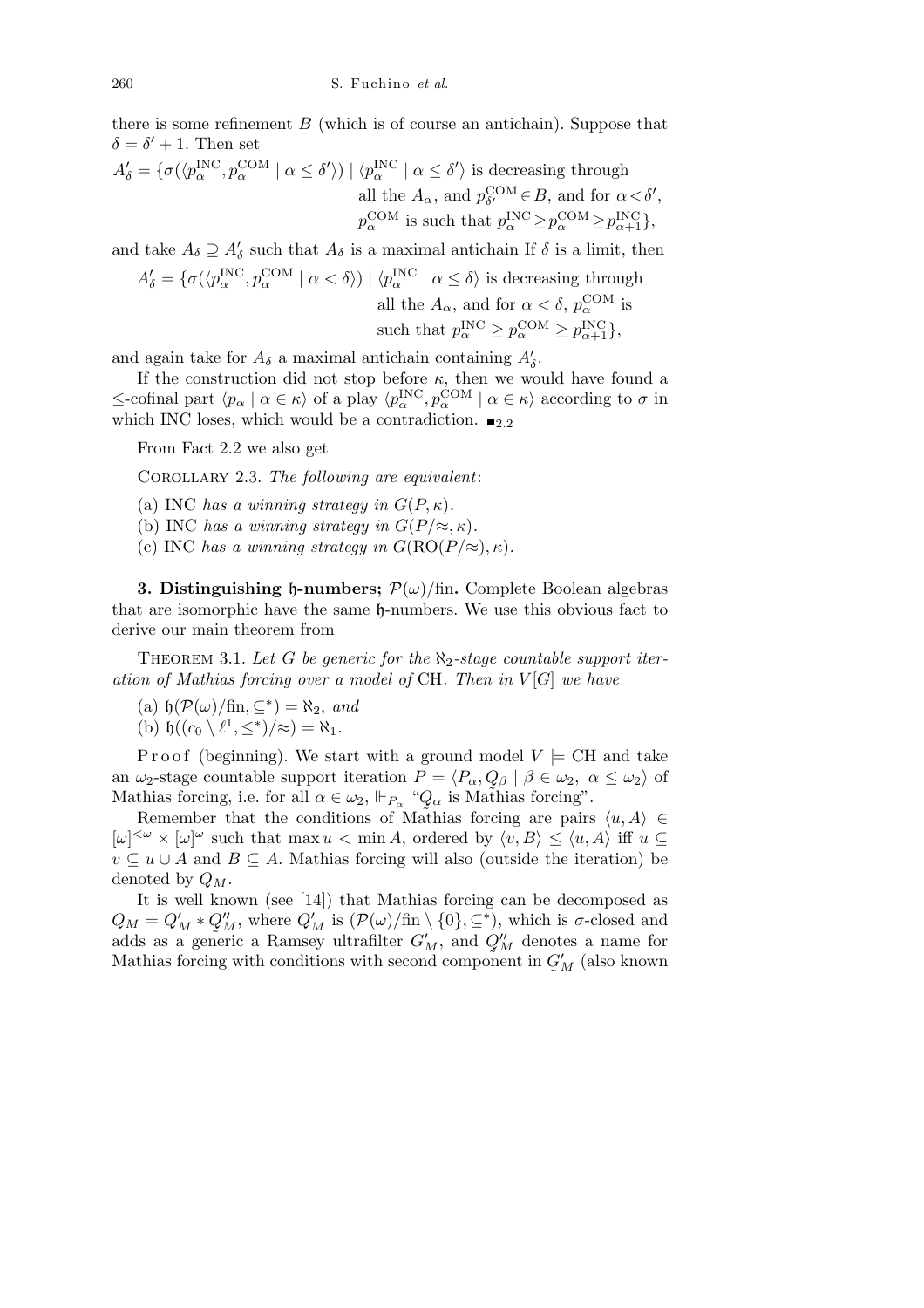in the literature as  $M_{\mathcal{G}'_M}$ ). The  $(Q'_M$ -name for the) generic filter for  $Q''_M$ (which determines the Mathias real) will be denoted by  $C_M''$ . The map send- $\lim_{M \to \infty} \langle u, A \rangle$  to  $\langle A, \langle u, A \rangle \rangle$  is a dense embedding from  $Q_M$  into  $Q_M' * Q_M''$ .

Since the first component is  $\sigma$ -closed and the second component is  $\sigma$ centred (hence c.c.c.) the whole forcing is proper [13] and any iteration with countable support will not collapse  $\aleph_1$ . Since for  $\alpha < \omega_2$ ,  $\Vdash_{P_\alpha} |Q_\alpha| \leq \omega_1$ and since the iteration length is  $\leq \omega_2$ , by [13, III, 4.1], *P* has the  $\aleph_2$ -c.c. and hence does not collapse any cardinals.

The next lemma is folklore. A proof of it with a slightly more complicated argument can be found in [14].

LEMMA 3.2. *In the above model*  $V[G]$  *we have*  $\mathfrak{h} = \aleph_2$ .

P r o o f. Since in *V* [*G*] we have  $2^{\omega} = \aleph_2$ , we clearly have  $\mathfrak{h} \leq \aleph_2$ . We are now going to show that  $\mathfrak{h} \geq \aleph_2$ . We verify Fact 2.2(2) for  $\kappa = \aleph_1$ . In  $V[G]$ , let  $\langle D_\nu | \nu < \omega_1 \rangle$  be a family of open dense subsets of  $\mathcal{P}(\omega)/\text{fin} \setminus \{0\}.$ 

By a Löwenheim–Skolem argument, there is some  $\omega_1$ -club (an unbounded set which is closed under suprema of strictly increasing  $\omega_1$ -sequences)  $C \subseteq$  $\omega_2, C \in V$ , such that for every  $\alpha \in C$  and all  $\nu \in \omega_1, D_\nu \cap V[G_\alpha]$  is in  $V[G_\alpha]$  $\omega_2, C \in V$ , such that for every  $\alpha \in C$  and all  $\nu \in \omega_1, D_{\nu} \cap V$  [ $G_{\alpha}$ ] is in  $V[G_{\alpha}]$  and is open dense in  $(\mathcal{P}(\omega)/\text{fin})^{V[G_{\alpha}]} \setminus \{0\}$ . We want to prove that  $\bigcap_{\nu \in \omega_1} D_{\nu}$ is not empty below a given  $B \in (\mathcal{P}(\omega)/\text{fin})^{V[G]} \setminus \{0\}$ . By [13], there is some  $\delta < \aleph_2$ ,  $\delta \in C$  such that  $B \in V[G_\delta]$ . By mapping *B* bijectively, say via *f*, onto  $\omega$  and changing the  $D_{\nu}$  by mapping each of their members pointwise with the same map *f* we get  $D'_{\nu}$ ,  $\nu \in \omega_1$ . We claim the next Mathias real hits all the  $D_{\nu}$  below *B*. Now it is easy to see that for  $\nu \in \aleph_1$ ,

$$
D_M(\nu) := \{(u, A) \in Q_\delta \mid A \in D'_{\nu} \cap V[G_\delta]\}
$$

is dense in  $Q_{\delta}$ . So the Mathias real  $r \in [\omega]^{\omega}$  will be in all the  $D'_{\nu}$ . Now  $f^{-1}$ <sup>*r*</sup> is below *B* and is in all the  $D_\nu$ .  $\blacksquare$ <sub>3.2</sub>

**4. Distinguishing h-numbers;**  $c_0 \setminus \ell^1$ . In this section, we are going to prove  $\mathfrak{h}((c_0 \setminus \ell^1, \leq^*)/\approx) = \aleph_1$  in  $V[G]$ . We work with the formulation 2.2(2) and shall show something slightly stronger:

For any given  $\overline{b} \in (c_0 \setminus \ell^1)^{V[G]}$ , there are  $\langle D_\nu | \nu \in \omega_1 \rangle \in V[G]$  such that  $D_{\nu}$  is open and dense in  $(c_0 \setminus \ell^1, \leq^*)^{V[G]}$  and closed under  $\approx$ and such that their intersection is not dense below  $\bar{b}$ .

Suppose that  $\overline{b} \in (c_0 \setminus \ell^1)^{V[G]}$ . There is some  $\delta < \omega_2$  such that  $\overline{b} \in V[G_\delta]$ . We choose a family  $\langle D_\nu | \nu \in \omega_1 \rangle \in V[G]$  such that  $\langle D_\nu | \nu \in \omega_1 \rangle$  is an enumeration of l, o  o

(4.1) 
$$
\left\{ \left\{ \overline{a} \in (c_0 \setminus \ell^1)^{V[G]} \; \middle| \; \sum_{l \in H} a_l < \infty \text{ or } \sum_{l \in \omega \setminus H} a_l < \infty \right\} \; \middle| \; H \in ([\omega]^\omega)^{V[G_\delta]} \right\}.
$$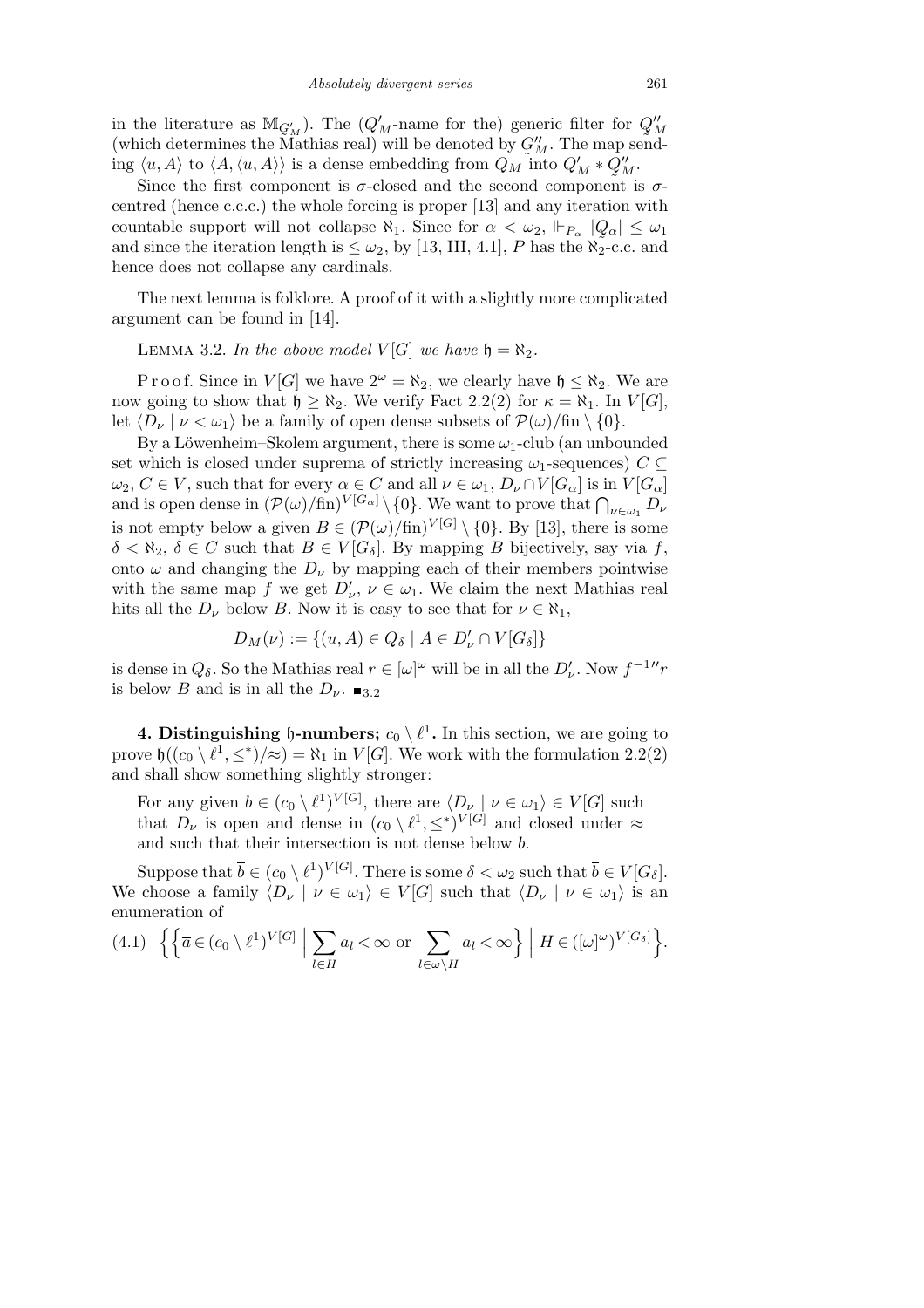This is possible, because in  $V[G_\delta]$  the continuum still has cardinality  $\aleph_1$ . All the sets in the set above are closed under *≈* and open and dense in  $(c_0 \setminus \ell^1)^{V[G]}$ ; the latter is shown as in Lemma 4.3 below.

First let  $\overline{m}(\overline{b}) = \overline{m} = \langle m_i \mid i \in \omega \rangle \in (\omega^{\omega})^{V[G_{\delta}]}$  be a sequence of natural numbers such that for every  $i \in \omega$ ,

(4.2) 
$$
m_0 = 0
$$
 and  $m_{i+1} > 2^{m_i}$ ,

(4.3) 
$$
\frac{2^{m_i - 2}}{36 \cdot (i+1)^2} \ge 2^{(i+1)^2},
$$

$$
(4.4) \t\t\t \forall l \ge m_{i+1} \ (b_l \le 2^{-m_i}).
$$

Now we begin an indirect proof. We assume

(4.5) 
$$
\bigcap D_{\nu} \text{ is dense } (\leq_{c_0 \setminus \ell^1}) \text{ below } \overline{b}.
$$

The following chain of conclusions, including three lemmata, serves to derive a contradiction from our assumption. Following [5], we factorize  $P =$  $P_{\delta} * P_{\delta,\omega_2}$ . We consider  $V[G_{\delta}]$  as the ground model. So there is a condition  $p \in P_{\delta,\omega_2} \cap G$  and

(4.6) 
$$
p \Vdash_{P_{\delta,\omega_2}} \text{``}\bigcap \underline{D}_{\nu}
$$
 is dense below  $\check{\bar{b}}$ ".

For technical reasons we have to "discretize" the partial order  $(c_0 \backslash \ell^1)^{V[G]}$ a bit. We set

$$
(c_0 \setminus \ell^1)^{\overline{m}}_{\text{discr}} = \{\overline{e} = \langle e_l \mid l \in \omega \rangle \in c_0 \setminus \ell^1 \mid \forall i \in \omega \setminus \{0\} \ \forall l \in [m_i, m_{i+1}) \\ (e_l \in \{j/2^{m_{i+1}} \mid j = 0, 1, \ldots, 2^{m_{i+1} - m_{i-1}}\})\}.
$$

It is easy to see that  $((c_0 \setminus \ell^1)^{\overline{m}}_{\text{discr}})^{V[G]}$  (we interpret  $c_0 \setminus \ell^1$  as a defining formula, which has to be evaluated according to the model of set theory) is dense in  $(c_0 \setminus \ell^1)^{V[G]}$  below  $\overline{b}$ : the calculation that

$$
\sum_i \frac{m_{i+1}-m_i}{2^{m_{i+1}}}<\infty
$$

together with (4.4) helps to see it.

Because of  $(c_0 \setminus \ell^1)_{\text{discr}}^{\overline{m}}$ 's density below  $\overline{b}$  and of (4.6) we may assume that  $\overline{a}$  $\mathbf{r}$ 

(4.7) 
$$
p \Vdash_{P_{\delta,\omega_2}} \exists \overline{c} \leq^* \check{b} \Big( \overline{c} \in (c_0 \setminus \ell^1)_{\text{discr}}^{\overline{m}} \cap \bigcap_{\nu \in \omega_1} D_{\nu} \Big),
$$

and we do so.

By the maximum principle, there is a name  $\tilde{\phantom{a}}$ *c* such that

(4.8) 
$$
p \Vdash_{P_{\delta,\omega_2}} \overline{c} \in (c_0 \setminus \ell^1)^{\overline{m}}_{\text{discr}} \cap \bigcap_{\nu \in \omega_1} D_{\nu} \wedge \overline{c} \leq^* \overline{b}.
$$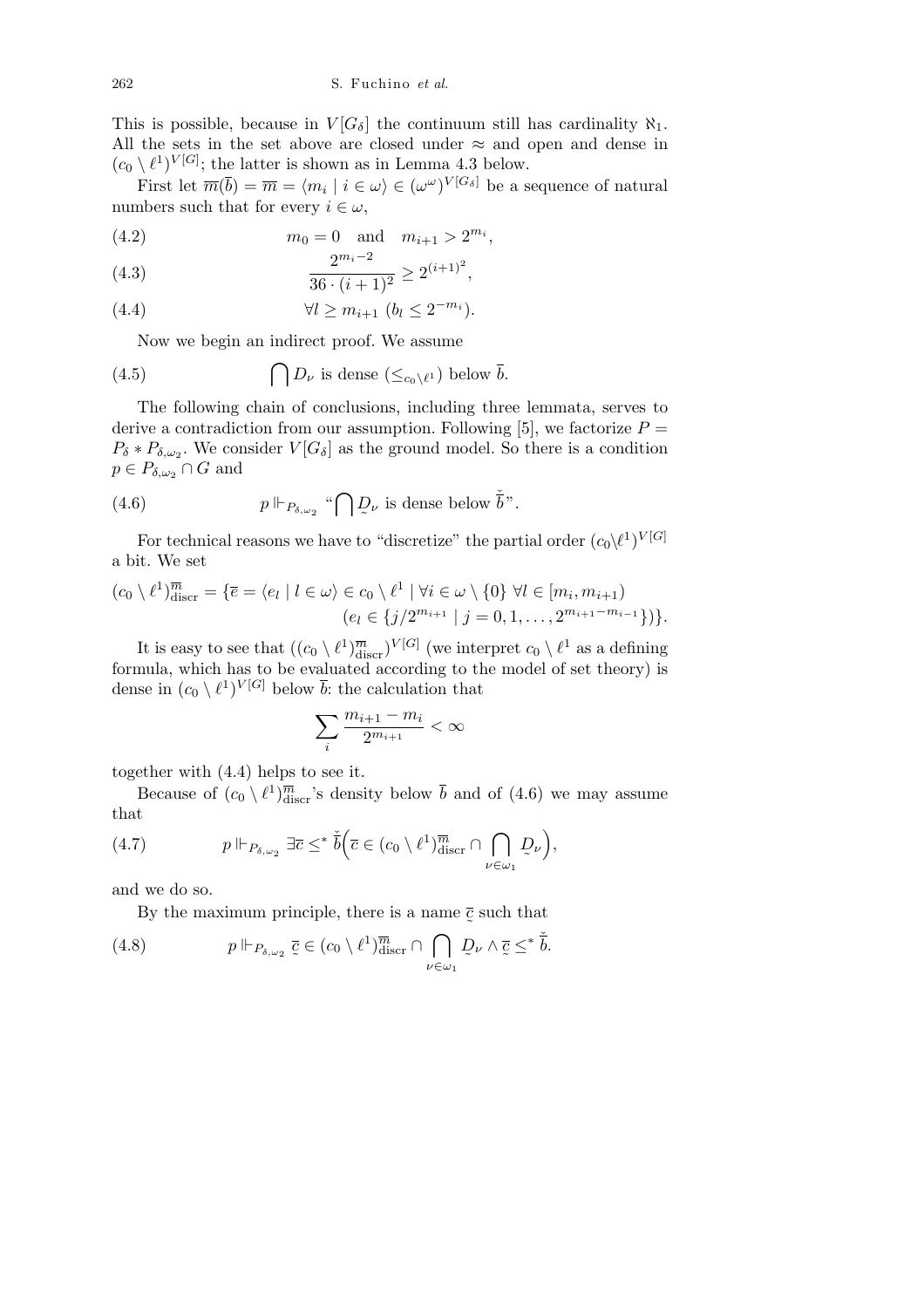For  $i \in \omega \setminus \{0\}$  we set

$$
x_i = \{s \mid s : [m_i, m_{i+1}) \to \{j/2^{m_{i+1}} \mid j = 0, 1, \ldots, 2^{m_{i+1} - m_{i-1}}\}.
$$

Then we use

LEMMA 4.1 (The Laver property for  $P_{\delta,\omega_2}$ ). Suppose that  $\langle x_i | i \in \omega \setminus \{0\} \rangle$  $\in V[G_\delta]$  *is a family of finite sets and that* 

$$
p \Vdash_{P_{\delta,\omega_2}} \forall i \in \omega \ (\overline{\mathbf{C}} \vert [m_i, m_{i+1}) \in \check{x}_i).
$$

 $\tilde{\phantom{a}}$ *Then there are some*  $q \leq_{P_{\delta,\omega_2}} p$  *and some*  $\langle y_i | i \in \omega \setminus \{0\} \rangle \in V[G_{\delta}]$  *such that in*  $V[G_{\delta}]$ :

1*.*  $\forall i \in \omega \setminus \{0\} \ (|y_i| \leq 2^{i^2}),$ 2*.*  $\forall i \in \omega \setminus \{0\} \ (y_i \subseteq x_i),$ 3.  $q \Vdash_{P_{\delta,\omega_2}} \forall i \in \omega \setminus \{0\}$  (  $\tilde{\phantom{a}}$  $\overline{c}$ <sup>[</sup> $(m_i, m_{i+1}) \in \check{y}_i$  $).$ 

P r o o f. See Lemma 9.6 in [5].

Now we apply Lemma 4.1 to our  $x_i$  and  $\bar{c}$  to get  $\langle y_i | i \in \omega \setminus \{0\} \rangle \in V[G_{\delta}]$ as in the lemma. We also fix some *q* as in the lemma. Since there are densely many such *q* below *p* and since  $p \in G$  we may assume that

$$
(4.9) \t\t q \in G.
$$

For  $i > 0$ , we set

$$
w_i = \Big\{ s \in y_i \; \Big| \sum_{l \in [m_i, m_{i+1})} s_l > 1/i^2 \Big\}.
$$

Since  $\sum_{i \in \omega \setminus \{0\}} 1/i^2 < \infty$ , for any  $\overline{e} \in (c_0 \setminus \ell^1)^{V[G]}$  we have

$$
(4.10) \quad \forall^{\infty} i \ (\overline{e} \vert [m_i, m_{i+1}) \in y_i)
$$

$$
\rightarrow \exists A \in [\omega]^{\omega} \ \forall i \in A \setminus \{0\} \ \Big( \overline{e} \vert [m_i, m_{i+1}) \in w_i \wedge \sum_{i \in A} \sum_{l \in [m_i, m_{i+1})} e_l = \infty \Big).
$$

Note that by our choice of  $\overline{m}$ , for  $i > 0$  we have

(4.11) 
$$
|w_i| \le |y_i| \le 2^{i^2} \le \frac{2^{m_{i-1}-2}}{36 \cdot i^2}.
$$

Before continuing in the main stream of conclusions, we now record a useful lemma from probability theory. The methods presented in [1] led us to prove this lemma.

LEMMA 4.2. *Assume that*  $\beta > 0$ , and

(a)  $m < m' < m''$  are natural numbers,  $m' > 2^m$  and  $m'' > 2^{m'}$ . (b)  $w \subseteq {\overline{d} \mid \overline{d} = \langle d_l \mid m' \leq l < m'' \rangle}, d_l \in \{j/2^{m''} \mid 0 \leq j \leq 2^{m''-m}\}\}.$ (c)  $\pi \leq \frac{1}{d} \pi \leq \frac{1}{d} \pi \leq \frac{1}{d} \pi \leq \frac{1}{d} \pi \leq \frac{1}{d} \pi \leq \frac{1}{d} \pi$ <br>
(c)  $\pi \leq \frac{1}{d} \pi \leq \frac{1}{d} \pi$   $\pi \leq \frac{1}{d} \pi$   $\pi \leq \frac{1}{d} \pi$ (c)  $|w| \leq 2^{m-2}/(36\beta)$ .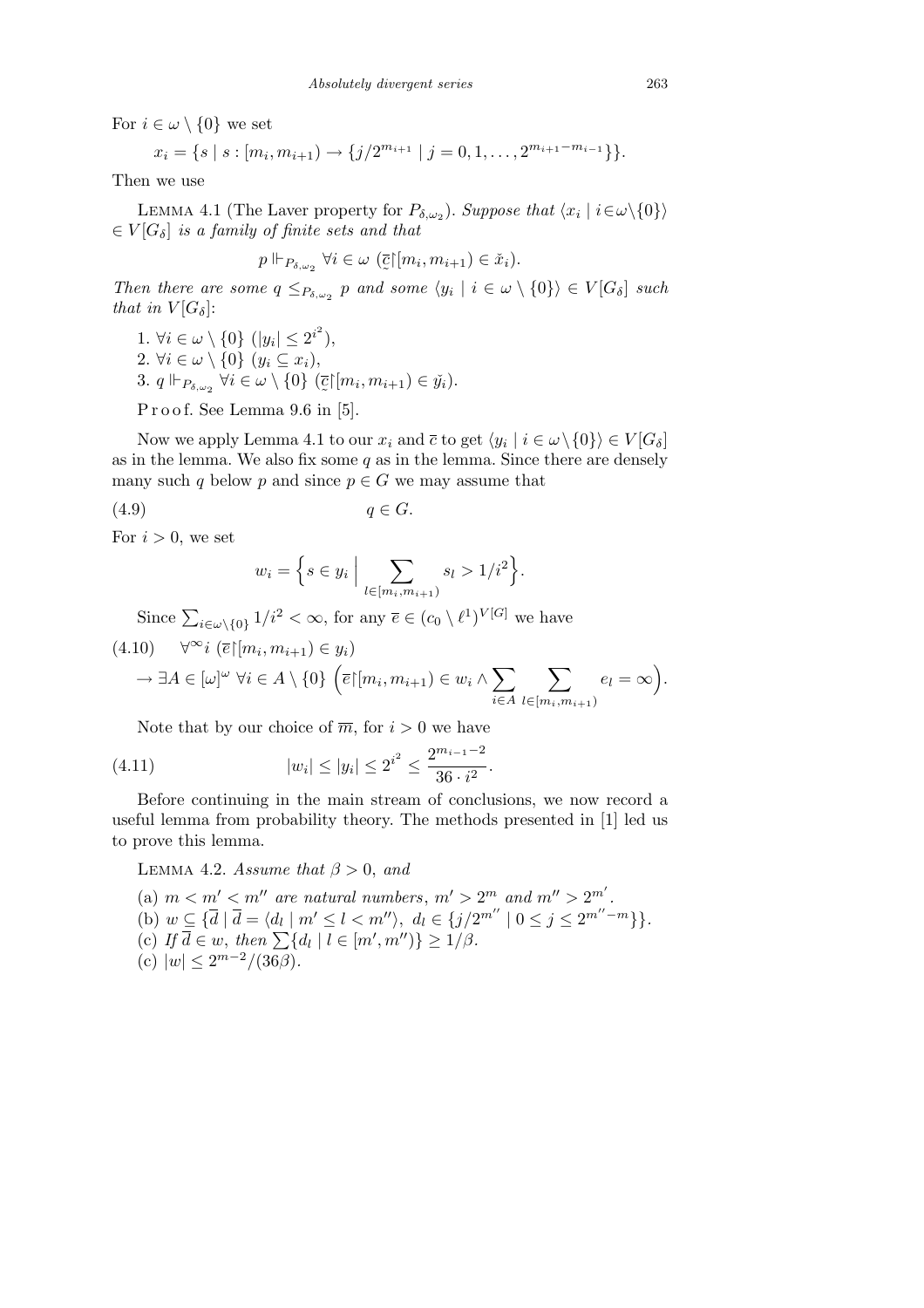*Then we can find a partition*  $(u_0, u_1)$  *of*  $[m', m'')$  *such that* 

(4.12) If 
$$
\overline{d} \in w
$$
 and  $h \in \{0, 1\}$ , then  $\frac{1}{3} \le \frac{\sum \{d_l \mid l \in u_h\}}{\sum \{d_l \mid l \in [m', m'')\}} \le \frac{2}{3}$ .

P r o o f. We flip a fair coin for every  $l \in [m', m'')$  to decide whether *l* is in  $u_0$  or in  $u_1$  (so probabilities are  $1/2$  and  $1/2$ ).

We use  $d = \sum_{l \in [m', m'']} d_l$  as an abbreviation. Given  $\overline{d} \in w$  and  $h \in$ *{*0*,* 1*}*, we shall estimate the probability

$$
\operatorname{Prob}\bigg(\frac{\sum\{d_l\mid l\in u_h\}}{d}<\frac{1}{3}\bigg).
$$

The expected value of  $\sum \{d_l \mid l \in u_h\}/d$  is 1/2.

TV denotes the truth value of an event  $\varphi$ : TV( $\varphi$ ) = 1 if  $\varphi$  is true, and  $TV(\varphi) = 0$  if  $\varphi$  is not true. We compute the variance

$$
\text{Var} = \text{Exp}\bigg(\bigg(\frac{\sum \{d_l \mid l \in u_h\}}{d} - \text{Exp}\bigg(\frac{\sum \{d_l \mid l \in u_h\}}{d}\bigg)\bigg)^2\bigg),\,
$$

which equals, as the coins are thrown independently,

$$
\frac{1}{d^2} \cdot \sum_{l} (\operatorname{Exp}(d_l^2 \cdot \mathrm{TV}(l \in u_h)) - (\operatorname{Exp}(d_l \cdot \mathrm{TV}(l \in u_h)))^2) \le \frac{1}{d^2} \cdot \sum_{l} d_l^2 \cdot \frac{1}{2}.
$$

For the next argument, we allow, in contrast to our assumption (b) of Lemma 4.2, that the  $d_l$  be reals such that  $0 \leq d_l \leq 1/2^m$ . We maximize

$$
\frac{1}{d^2} \cdot \sum_l d^2_l \cdot \frac{1}{2}
$$

under the given requirements. The maximum of any variation is attained if the  $d_l, l \in [m', m'')$ , are most unevenly distributed, i.e. if some of them are  $1/2^m$ , one is possibly between 0 and  $1/2^m$  and the others are 0. In order to have them summed up to *d*,  $v := \left\lfloor \frac{d}{1/2^m} \right\rfloor = \left\lfloor 2^m \cdot d \right\rfloor$  of them are  $1/2^m$  $\frac{z}{1}$  $= |2^m \cdot d|$  of them are  $1/2^m$ (where  $|x|$  denotes the largest  $n \in \omega$  such that  $n \leq x$ ).

Hence we get

$$
\begin{split} \text{Var} &\leq \frac{1}{d^2} \cdot \sum_{l} d_l^2 \cdot \frac{1}{2} \\ &\leq \frac{1}{2 \cdot d^2} \cdot \left( \left( \frac{1}{2^m} \right)^2 \cdot v + \left( (2^m \cdot d - v) \cdot \frac{1}{2^m} \right)^2 \right) \\ &\leq \frac{1}{2 \cdot d^2} \cdot \left( \frac{1}{2^m} \right)^2 \cdot d \cdot 2^m \\ &= \frac{1}{2d} \cdot \frac{1}{2^m} \leq \frac{\beta}{2^{m+1}} \quad \text{(see premise (c) of Lemma 4.2 for the last } \leq \text{).} \end{split}
$$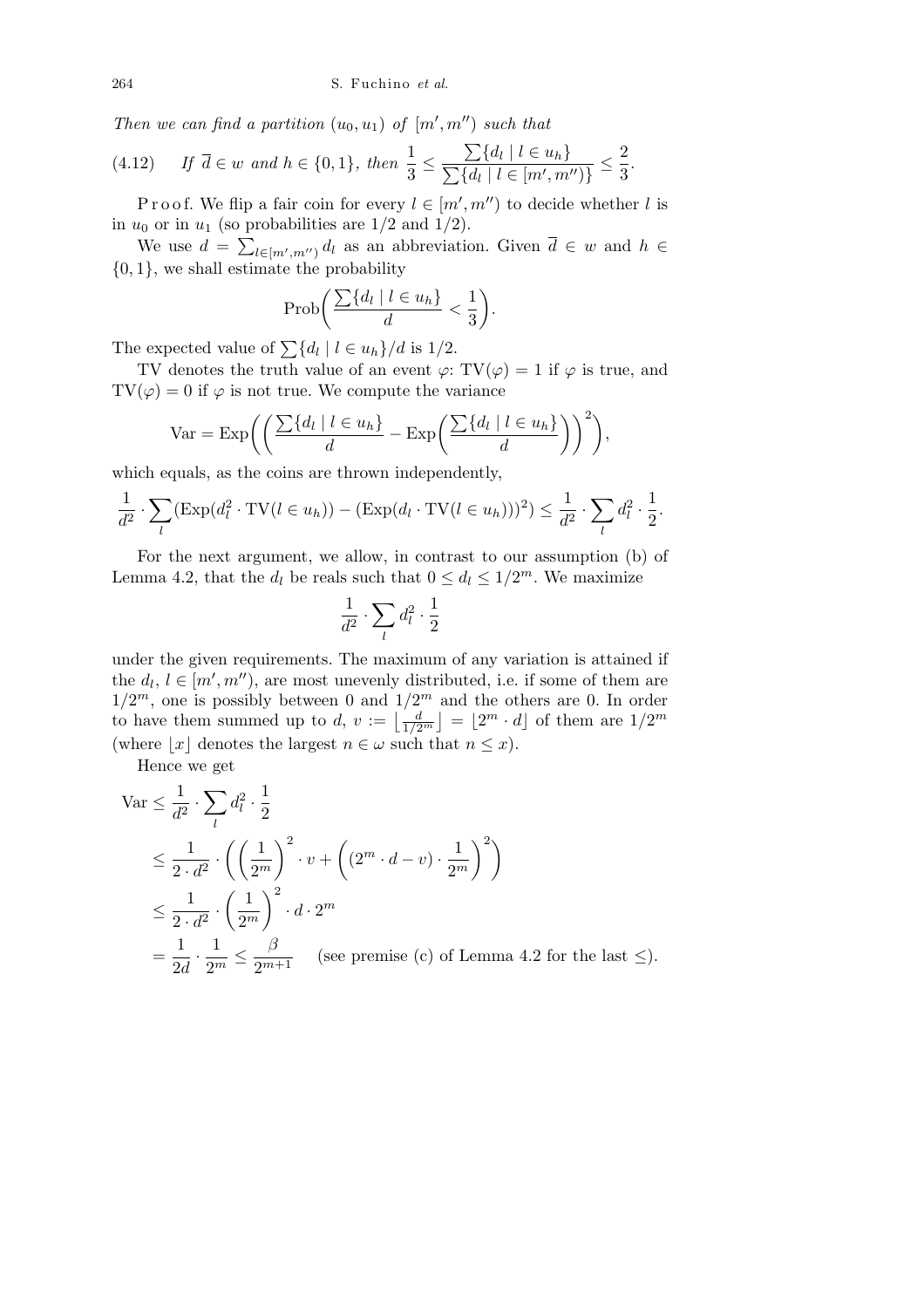We set

$$
\alpha = \text{Prob}\left(\frac{\sum \{d_l \mid l \in u_h\}}{d} < \frac{1}{3}\right) = \text{Prob}\left(\frac{\sum \{d_l \mid l \in u_h\}}{d} > \frac{2}{3}\right).
$$

So we get another estimate:

$$
\frac{\beta}{2^{m+1}} \geq \text{Var} = \text{Exp}\left(\frac{\sum \{d_l \mid l \in u_h\}}{d} - \frac{1}{2}\right)^2
$$

$$
\geq \alpha \cdot \left(\frac{-1}{6}\right)^2 + \alpha \cdot \left(\frac{1}{6}\right)^2 = \frac{\alpha}{18}.
$$

Hence

(4.13) 
$$
\alpha \le 18 \cdot \frac{\beta}{2^{m+1}}.
$$

The number of cases for a possible failure, which means  $\overline{d} \in w$  such that

$$
\frac{\sum \{d_l \mid l \in u_h\}}{d} \not\in \left[\frac{1}{3}, \frac{2}{3}\right],
$$

is  $|w|$ , and the probability of any one failure is  $2\alpha$ .

Hence we have at least one chance of success if

$$
(4.14) \t\t |w| \cdot 2\alpha < 1,
$$

because then

$$
Prob(no failure in |w| cases) \ge 1 - |w| \cdot 2\alpha > 0.
$$

However, since  $\alpha \leq 18 \cdot \beta / 2^{m+1}$  by (4.13), and  $|w| \leq 2^{m-2} / (36 \beta)$  by assumption, our sufficient condition (4.14) for success is fulfilled.  $\blacksquare$ <sub>4.2</sub>

Now in  $V[G_\delta]$  we apply Lemma 4.2 for every  $i \in \omega$ , with  $w = w_{i+1}$ ,  $m = m_i$ ,  $m' = m_{i+1}$ ,  $m'' = m_{i+2}$ ,  $\beta = (i+1)^2$ , and we get for  $h = 0, 1$  for all *i* ∈ *ω* some  $u_{h,i+1}$  ⊆ [ $m_{i+1}, m_{i+2}$ ) as in Lemma 4.2.

With a real parameter in  $V[G_\delta]$  (namely  $\langle u_{0,i} | i \in \omega \setminus \{0\} \rangle$ ) we define the set

$$
J = \{ \overline{d} \in (c_0 \setminus \ell^1)^{V[G]} \mid \exists h \in \{0,1\} \; \forall^\infty i \in \omega \setminus \{0\} \; (\overline{d} \mid u_{h,i} \equiv 0) \}.
$$

*J* is obviously open in  $(c_0 \setminus \ell^1, \leq^*)$ .

The closure of *J* under  $\approx$  is

(4.15) 
$$
J' = \{ \overline{d} \mid \exists \overline{d'} \in J \,\forall \overline{e} \leq^* \overline{d} \,\left( \overline{e} \not\perp \overline{d'} \right) \} = \{ \overline{d} \mid \exists h \,\Big( \sum_{i \in \omega \setminus \{0\}} \sum_{l \in u_{h,i}} d_l < \infty \Big) \}.
$$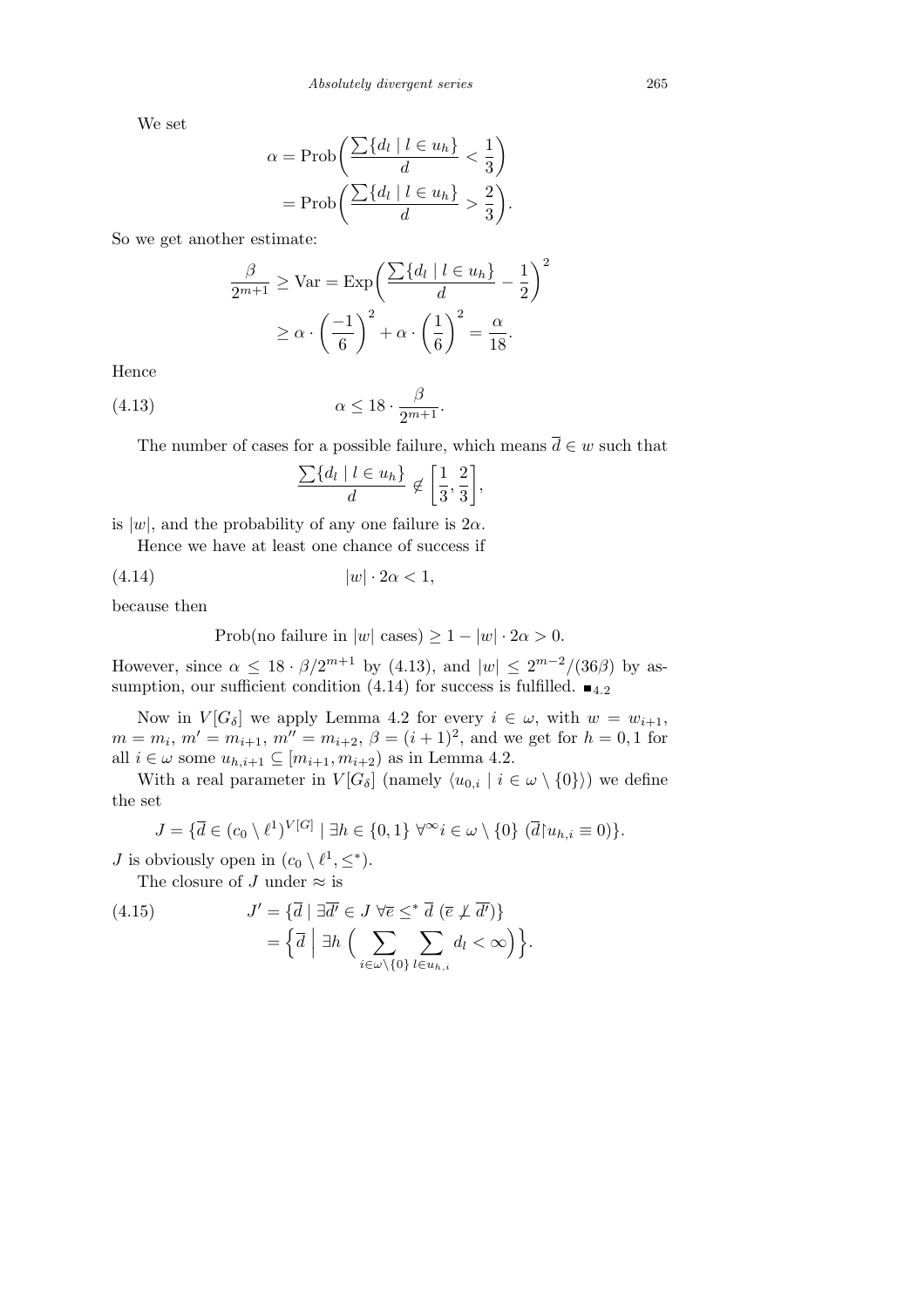Note that

(4.16) 
$$
(\overline{c}/\approx) \in {\overline{d}}/\approx |\overline{d} \in J \} \quad \text{iff} \quad \overline{c} \in J'.
$$

In the end,  $J'$  will be the bad guy among the  $D_{\nu}$  from (4.8).

LEMMA 4.3. *J is dense in*  $(c_0 \setminus \ell^1)^{V[G]}$  *under*  $\leq^*$ *.* 

Proof. Let  $\overline{d}$  be an arbitrary element of  $(c_0 \setminus \ell^1)^{V[G]}$ . For  $h \in \{0,1\}$ define  $\overline{d}^h = \langle d_l^h | l \in \omega \rangle$  below  $\overline{d}$  as follows:

$$
d_l^h = \begin{cases} d_l & \text{if } \exists i \in \omega \setminus \{0\} \ (m_i \leq l < m_{i+1} \text{ and } l \in u_{h,i}), \\ 0 & \text{otherwise.} \end{cases}
$$

At least one of the  $\bar{d}^h$  is divergent, because

$$
\sum d_l = \sum (d_l^0 + d_\ell^1).
$$

The divergent ones among the  $\bar{d}^h$ 's are in *J*.  $\blacksquare$ <sub>4.3</sub>

Hence also *J'* is dense. So *J'* is one of the  $D_{\nu}$ , namely with *H* from (4.1) being  $\bigcup_{i\in\omega\setminus\{0\}} u_{0,i}$ . Now we can finally reach a contradiction by showing that

$$
(4.17) \t q \not\Vdash_{P_{\delta,\omega_2}} \bar{c} \in J'.
$$

This will contradict (4.8).

In order to prove (4.17), we consider formula (4.10), which yields

(4.18) 
$$
q \Vdash_{P_{\delta,\omega_2}} \exists A \in [\omega]^\omega \ \forall i \in A \setminus \{0\}
$$
  

$$
(\overline{\zeta} \vert [m_i, m_{i+1}) \in w_i \wedge \sum_{i \in A} \sum_{l \in [m_i, m_{i+1})} \zeta_l = \infty)
$$

*.*

Hence, by (4.9), in  $V[G]$  there is an infinite A such that by (4.12) for  $h = 0, 1$ we have

(4.19) 
$$
V[G] \models \sum_{i \in A \setminus \{0\}} \sum_{l \in u_{h,i}} c_l \ge \frac{1}{3} \cdot \sum_{i \in A \setminus \{0\}} \sum_{l \in [m_i, m_{i+1})} c_l = \infty.
$$

Hence for either choice of  $h \in \{0, 1\}$  we see that  $\overline{c}_h = \langle c_l^h | l \in \omega \rangle$ , where

$$
c_l^h = \begin{cases} c_l & \text{if } \exists i \in A \setminus \{0\} \ (m_i \le l < m_{i+1} \text{ and } l \in u_{h,i}), \\ 0 & \text{otherwise,} \end{cases}
$$

is divergent.

We shall show that  $\bar{c} \notin J'$  (though  $q \in G$ ), that is, according to the definition  $(4.15)$  of  $J'$ ,

(4.20) 
$$
\forall \overline{d} \in J \; \exists \overline{c'} \leq^* \overline{c} \; (\overline{c'} \perp \overline{d}).
$$

(Remark: Of course, we could have worked with  $\overline{c}/\approx$  and formulation 2.2(2<sup>'</sup>) all the time and could have shown that there is no  $\overline{d} \in J$  that is  $\approx \overline{c}$ . But we just did not like to handle equivalence classes all the time.)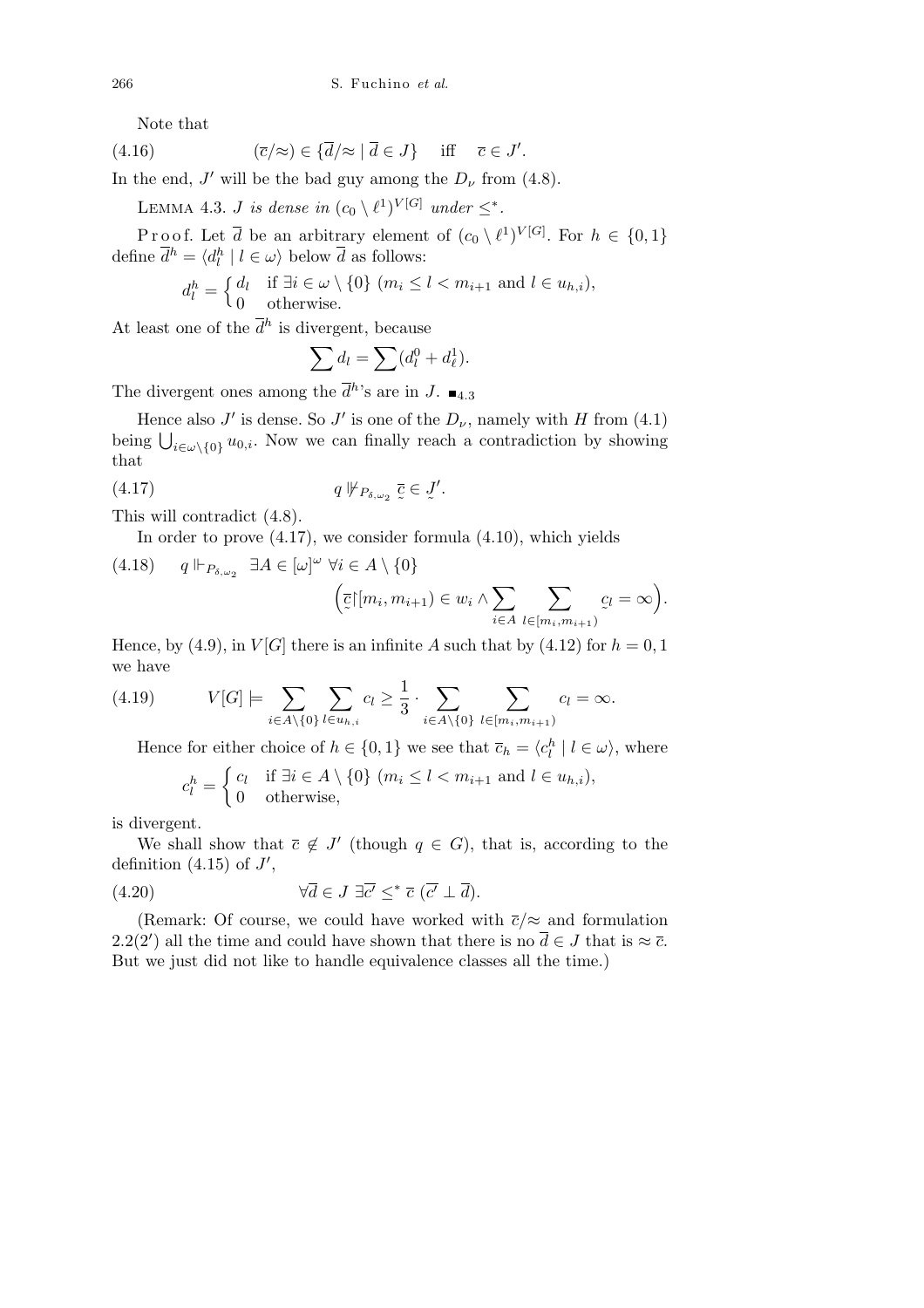Suppose we are given  $\overline{d} \in J$ . Then

$$
(4.21) \tV[G] \models \exists h' \in \{0,1\} \ \forall^{\infty} i \in \omega \setminus \{0\} \ (\overline{d} \upharpoonright u_{h',i} \equiv 0).
$$

We fix such a number *h'*. But now we take  $h = 1 - h'$ ! Then  $\bar{c}_h \leq^* \bar{c}$ , and  $\overline{c}_h$  is divergent, and for every sequence  $\overline{e}$  with  $(\overline{e} \leq^* \overline{d} \wedge \overline{e} \leq^* \overline{c}_h)$  we have

(4.22) 
$$
V[G] \models \forall^{\infty} l \ (e_l = 0).
$$

Hence such an  $\bar{e}$  cannot be a divergent series, and we proved that  $\bar{c}_h \perp \bar{d}$ and hence  $\bar{c} \notin J'$  (and, by (4.16),  $\bar{c} \not\approx \bar{d}$  for any  $\bar{d} \in J$ ). This proves (4.17). So finally we derived a contradiction from  $(4.5)$ .  $\blacksquare$  Main Theorem

**Acknowledgements.** The authors would like to thank Andreas Blass very much for carefully reading a preliminary version of this paper, pointing out a gap, and making valuable suggestions.

## **References**

- [1] N. Alon, J. Spencer and P. Erdős, *The Probabilistic Method*, Wiley, 1992.
- [2] B. Balcar, J. Pelant and P. Simon, *The space of ultrafilters on N covered by nowhere dense sets*, Fund. Math. 110 (1980), 11–24.
- [3] T. B art oszyński, *Additivity of measure implies additivity of category*, Trans. Amer. Math. Soc. 281 (1984), 209–213.
- [4] T. B artoszyński and M. Scheepers, *Remarks on small sets related to trigonometric series*, Topology Appl. 64 (1995), 133–140.
- [5] J. B aumgartner, *Iterated forcing*, in: A. Mathias (ed.), Surveys in Set Theory, London Math. Soc. Lecture Note Ser. 8, Cambridge Univ. Press, 1983, 1–59.
- [6] E. van Douwen, *The integers and topology*, in: K. Kunen and J. Vaughan (eds.), Handbook of Set-Theoretic Topology, North-Holland, 1984, 111–167.
- [7] G. M. Fikhtengolz, *Course of Differential and Integral Calculus*, Nauka, Moscow, 1969 (in Russian).
- [8] G. H. Hardy, *Orders of Infinity*. *The 'Infinitärcalcül' of Paul du Bois Reymond*, Cambridge Univ. Press, 1910.
- [9] F. Hausdorff, *Summen von*  $\aleph_1$  *Mengen*, Fund. Math. 26 (1936), 241–255.
- [10] T. Jech, *Set Theory*, Addison-Wesley, 1978.
- [11] —, *Distributive laws*, in: D. Monk (ed.), Handbook of Boolean Algebras, North-Holland, 1989, 317–332.
- [12] K. Kunen, *Set Theory. An Introduction to Independence Proofs*, North-Holland, 1980.
- [13] S. Shelah, *Proper Forcing*, Lecture Notes in Math. 940, Springer, 1982.
- [14] S. Shelah and O. Spinas, *The distributivity numbers of*  $P(\omega)$ /fin *and its square*, Trans. Amer. Math. Soc., to appear.
- [15] P. Vojtáš, *Boolean isomorphism between partial orderings of convergent and divergent series and infinite subsets of* N, Proc. Amer. Math. Soc. 117 (1993), 235–242.
- [16]  $-$ , *On*  $\omega^*$  *and absolutely divergent series*, Topology Proc. 19 (1994), 335-348.